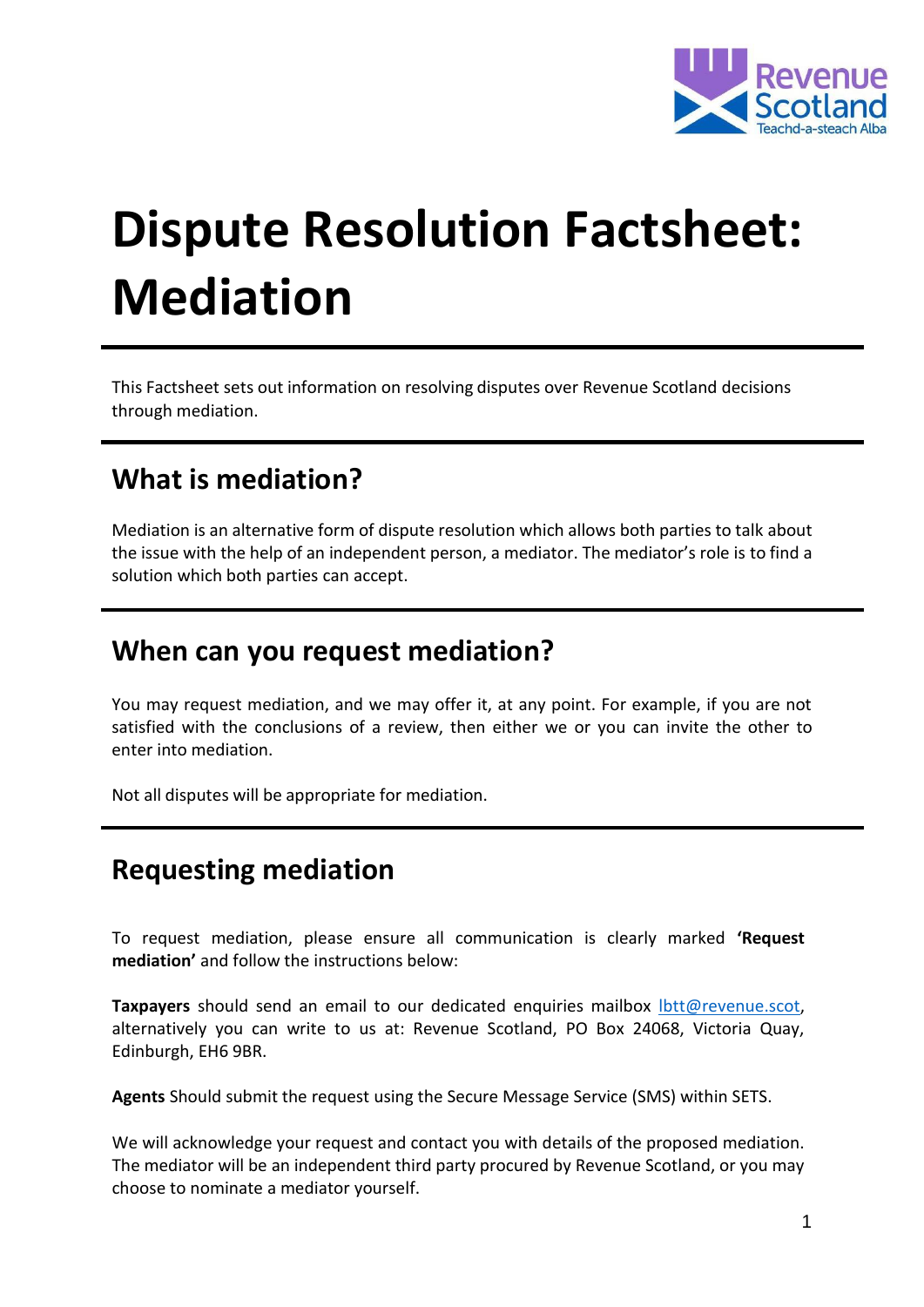

The costs of mediation will be split evenly between you and Revenue Scotland. We will notify you of the anticipated cost of the mediation before the first session takes place.

# **Mediation and other methods of Dispute Resolution**

You may still be able to give us a notice of review or give a notice of appeal to the Scottish Tax Tribunal in relation to a decision you disagree with if:

- you do not agree to an offer of mediation with us;
- mediation is entered into, but fails to wholly resolve the dispute; or
- we do not make an offer to enter into mediation, or we refuse your request to enter into mediation.

More information is available in our Factsheets on 'Dispute Resolution: Review' and 'Dispute Resolution: Scottish Tax Tribunals', available on our website.

Particular rules apply in relation to a Land and Buildings Transaction Tax land transaction involving joint buyers or one of a group of trustees where the buyer is a trust. If one of the joint buyers or relevant trustees agree with us to enter into mediation we must notify each of the other buyers or relevant trustees whose identity we know and any of them may be a party to the mediation. In addition, the agreement of all the buyers or relevant trustees is required if the mediation is to be settled by agreement.

## **Concluding mediation**

Mediation is concluded by:

- a settlement being entered into and agreed between us; or
- no settlement agreement has been entered into, and one or both parties withdraw from mediation.

### **Next steps**

If mediation fails to resolve the dispute, provided you have not already done so, you can submit a Notice of Review to us to request a review of the decision you disagree with, or you can submit a notice of appeal to the Scottish Tax Tribunal. Further information is available in our Factsheets, 'Dispute Resolution: Review' and 'Dispute Resolution: Scottish Tax Tribunals', available on our website.